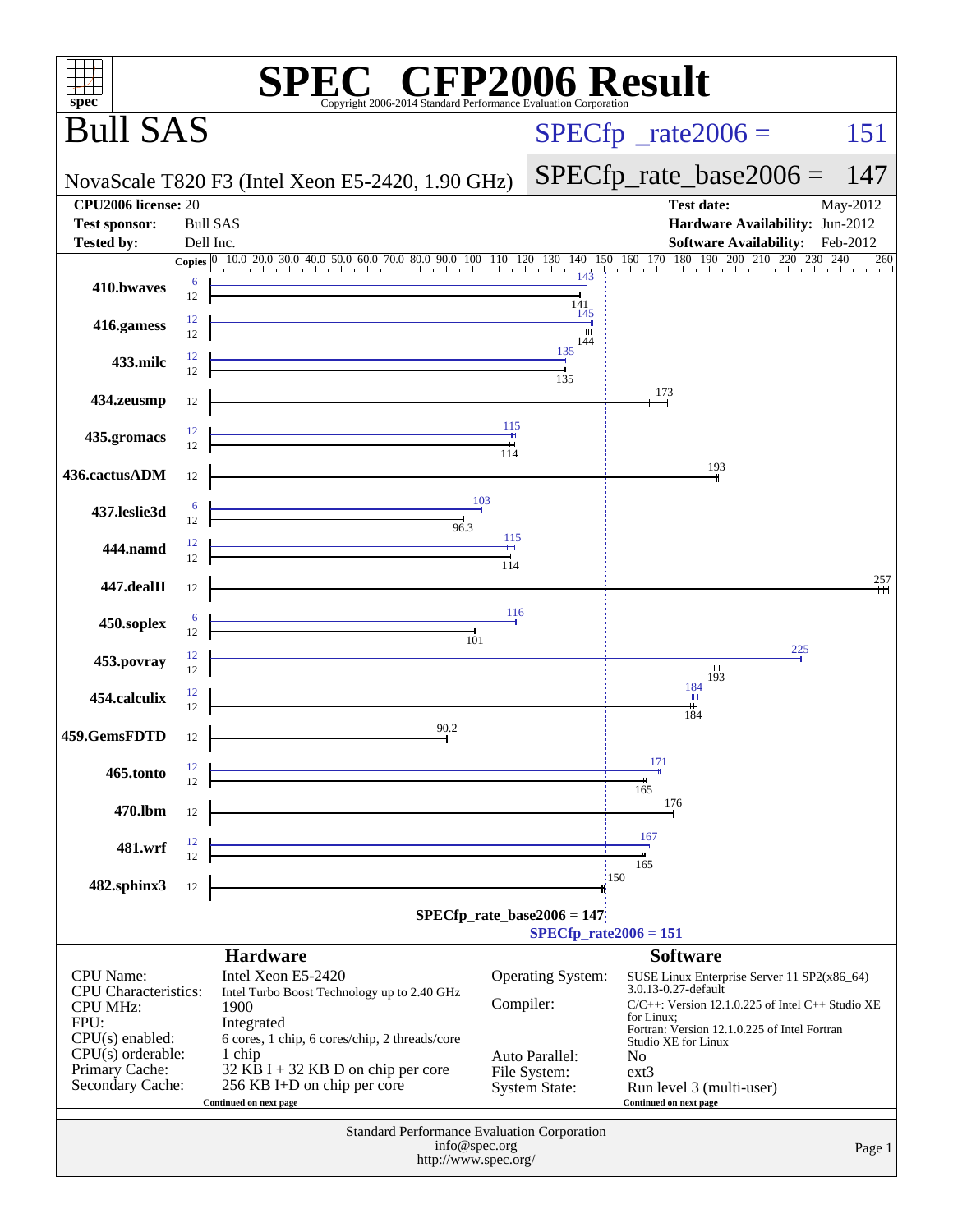

[482.sphinx3](http://www.spec.org/auto/cpu2006/Docs/482.sphinx3.html) 12 1559 150 1568 149 **[1564](http://www.spec.org/auto/cpu2006/Docs/result-fields.html#Median) [150](http://www.spec.org/auto/cpu2006/Docs/result-fields.html#Median)** 12 1559 150 1568 149 **[1564](http://www.spec.org/auto/cpu2006/Docs/result-fields.html#Median) [150](http://www.spec.org/auto/cpu2006/Docs/result-fields.html#Median)** Results appear in the [order in which they were run.](http://www.spec.org/auto/cpu2006/Docs/result-fields.html#RunOrder) Bold underlined text [indicates a median measurement.](http://www.spec.org/auto/cpu2006/Docs/result-fields.html#Median)

#### **[Submit Notes](http://www.spec.org/auto/cpu2006/Docs/result-fields.html#SubmitNotes)**

[459.GemsFDTD](http://www.spec.org/auto/cpu2006/Docs/459.GemsFDTD.html) 12 **[1411](http://www.spec.org/auto/cpu2006/Docs/result-fields.html#Median) [90.2](http://www.spec.org/auto/cpu2006/Docs/result-fields.html#Median)** 1410 90.3 1414 90.1 12 **[1411](http://www.spec.org/auto/cpu2006/Docs/result-fields.html#Median) [90.2](http://www.spec.org/auto/cpu2006/Docs/result-fields.html#Median)** 1410 90.3 1414 90.1 [465.tonto](http://www.spec.org/auto/cpu2006/Docs/465.tonto.html) 12 **[715](http://www.spec.org/auto/cpu2006/Docs/result-fields.html#Median) [165](http://www.spec.org/auto/cpu2006/Docs/result-fields.html#Median)** 712 166 718 165 12 **[691](http://www.spec.org/auto/cpu2006/Docs/result-fields.html#Median) [171](http://www.spec.org/auto/cpu2006/Docs/result-fields.html#Median)** 692 171 689 171 [470.lbm](http://www.spec.org/auto/cpu2006/Docs/470.lbm.html) 12 **[935](http://www.spec.org/auto/cpu2006/Docs/result-fields.html#Median) [176](http://www.spec.org/auto/cpu2006/Docs/result-fields.html#Median)** 933 177 936 176 12 **[935](http://www.spec.org/auto/cpu2006/Docs/result-fields.html#Median) [176](http://www.spec.org/auto/cpu2006/Docs/result-fields.html#Median)** 933 177 936 176 [481.wrf](http://www.spec.org/auto/cpu2006/Docs/481.wrf.html) 12 **[811](http://www.spec.org/auto/cpu2006/Docs/result-fields.html#Median) [165](http://www.spec.org/auto/cpu2006/Docs/result-fields.html#Median)** 813 165 809 166 12 802 167 801 167 **[802](http://www.spec.org/auto/cpu2006/Docs/result-fields.html#Median) [167](http://www.spec.org/auto/cpu2006/Docs/result-fields.html#Median)**

 The numactl mechanism was used to bind copies to processors. The config file option 'submit' was used to generate numactl commands to bind each copy to a specific processor. For details, please see the config file.

#### **[Operating System Notes](http://www.spec.org/auto/cpu2006/Docs/result-fields.html#OperatingSystemNotes)**

Stack size set to unlimited using "ulimit -s unlimited"

#### **[Platform Notes](http://www.spec.org/auto/cpu2006/Docs/result-fields.html#PlatformNotes)**

 CPU Power Management set to Maximum Performance Memory Frequency set to Maximum Performance Turbo Boost set to Enabled

Continued on next page

Standard Performance Evaluation Corporation [info@spec.org](mailto:info@spec.org) <http://www.spec.org/>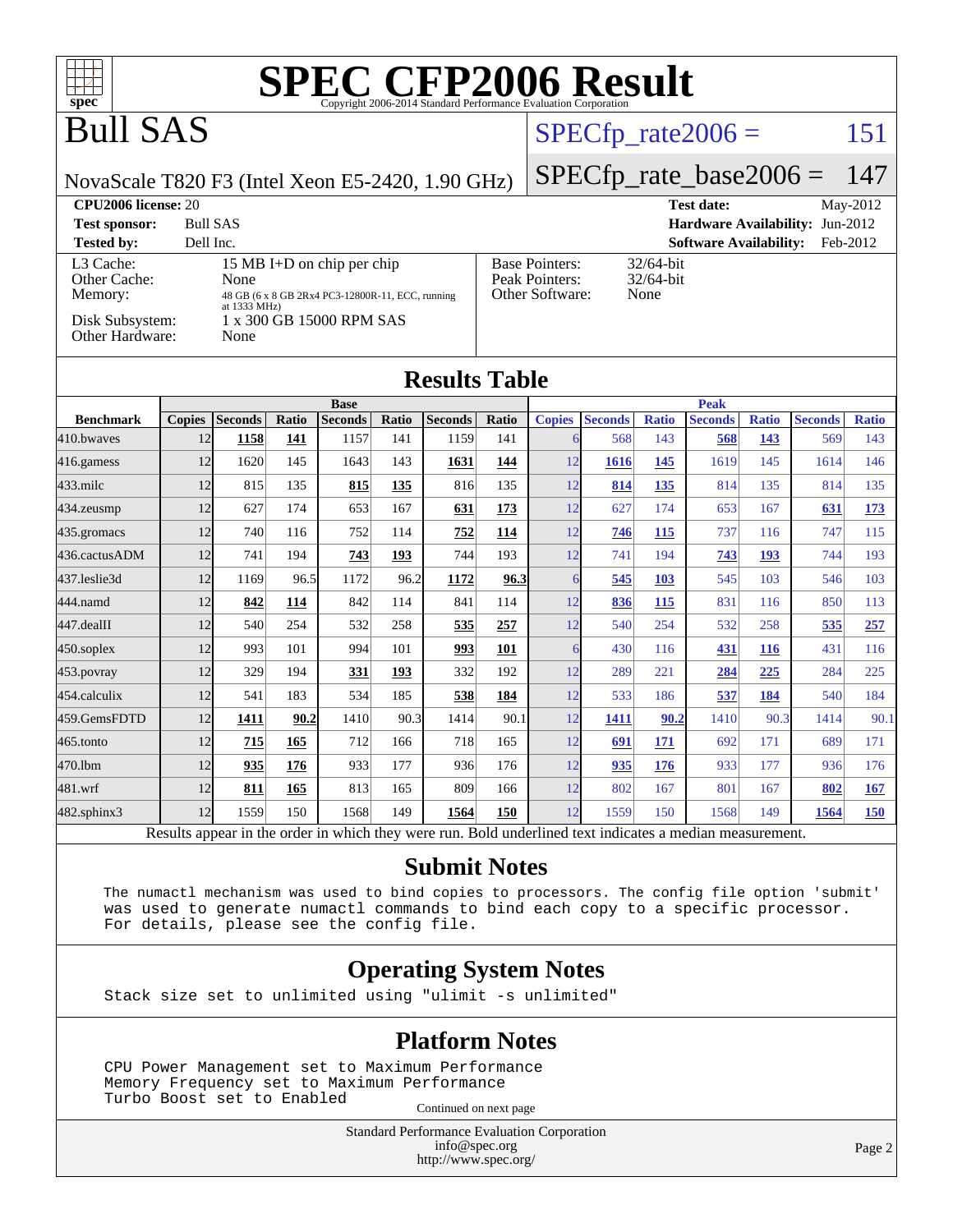

## Bull SAS

 $SPECTp\_rate2006 = 151$ 

NovaScale T820 F3 (Intel Xeon E5-2420, 1.90 GHz)

**[Test sponsor:](http://www.spec.org/auto/cpu2006/Docs/result-fields.html#Testsponsor)** Bull SAS **[Hardware Availability:](http://www.spec.org/auto/cpu2006/Docs/result-fields.html#HardwareAvailability)** Jun-2012 **[Tested by:](http://www.spec.org/auto/cpu2006/Docs/result-fields.html#Testedby)** Dell Inc. **[Software Availability:](http://www.spec.org/auto/cpu2006/Docs/result-fields.html#SoftwareAvailability)** Feb-2012

[SPECfp\\_rate\\_base2006 =](http://www.spec.org/auto/cpu2006/Docs/result-fields.html#SPECfpratebase2006) 147 **[CPU2006 license:](http://www.spec.org/auto/cpu2006/Docs/result-fields.html#CPU2006license)** 20 **[Test date:](http://www.spec.org/auto/cpu2006/Docs/result-fields.html#Testdate)** May-2012

**[Platform Notes \(Continued\)](http://www.spec.org/auto/cpu2006/Docs/result-fields.html#PlatformNotes)**

Standard Performance Evaluation Corporation C States/C1E set to Enabled Sysinfo program /root/CPU2006-1.2/config/sysinfo.rev6800 \$Rev: 6800 \$ \$Date:: 2011-10-11 #\$ 6f2ebdff5032aaa42e583f96b07f99d3 running on linux-sxkz Wed May 30 01:05:11 2012 This section contains SUT (System Under Test) info as seen by some common utilities. To remove or add to this section, see: <http://www.spec.org/cpu2006/Docs/config.html#sysinfo> From /proc/cpuinfo model name : Intel(R) Xeon(R) CPU E5-2420 0 @ 1.90GHz 1 "physical id"s (chips) 12 "processors" cores, siblings (Caution: counting these is hw and system dependent. The following excerpts from /proc/cpuinfo might not be reliable. Use with caution.) cpu cores : 6 siblings : 12 physical 0: cores 0 1 2 3 4 5 cache size : 15360 KB From /proc/meminfo MemTotal: 49348896 kB HugePages\_Total: 0<br>Hugepagesize: 2048 kB Hugepagesize: /usr/bin/lsb\_release -d SUSE Linux Enterprise Server 11 (x86\_64) From /etc/\*release\* /etc/\*version\* SuSE-release: SUSE Linux Enterprise Server 11 (x86\_64) VERSION = 11 PATCHLEVEL = 2 uname -a: Linux linux-sxkz 3.0.13-0.27-default #1 SMP Wed Feb 15 13:33:49 UTC 2012 (d73692b) x86\_64 x86\_64 x86\_64 GNU/Linux run-level 3 May 29 10:00 last=S SPEC is set to: /root/CPU2006-1.2 Filesystem Type Size Used Avail Use% Mounted on<br>
/dev/sda2 ext3 271G 40G 218G 16% / 40G 218G 16% / Additional information from dmidecode: (End of data from sysinfo program)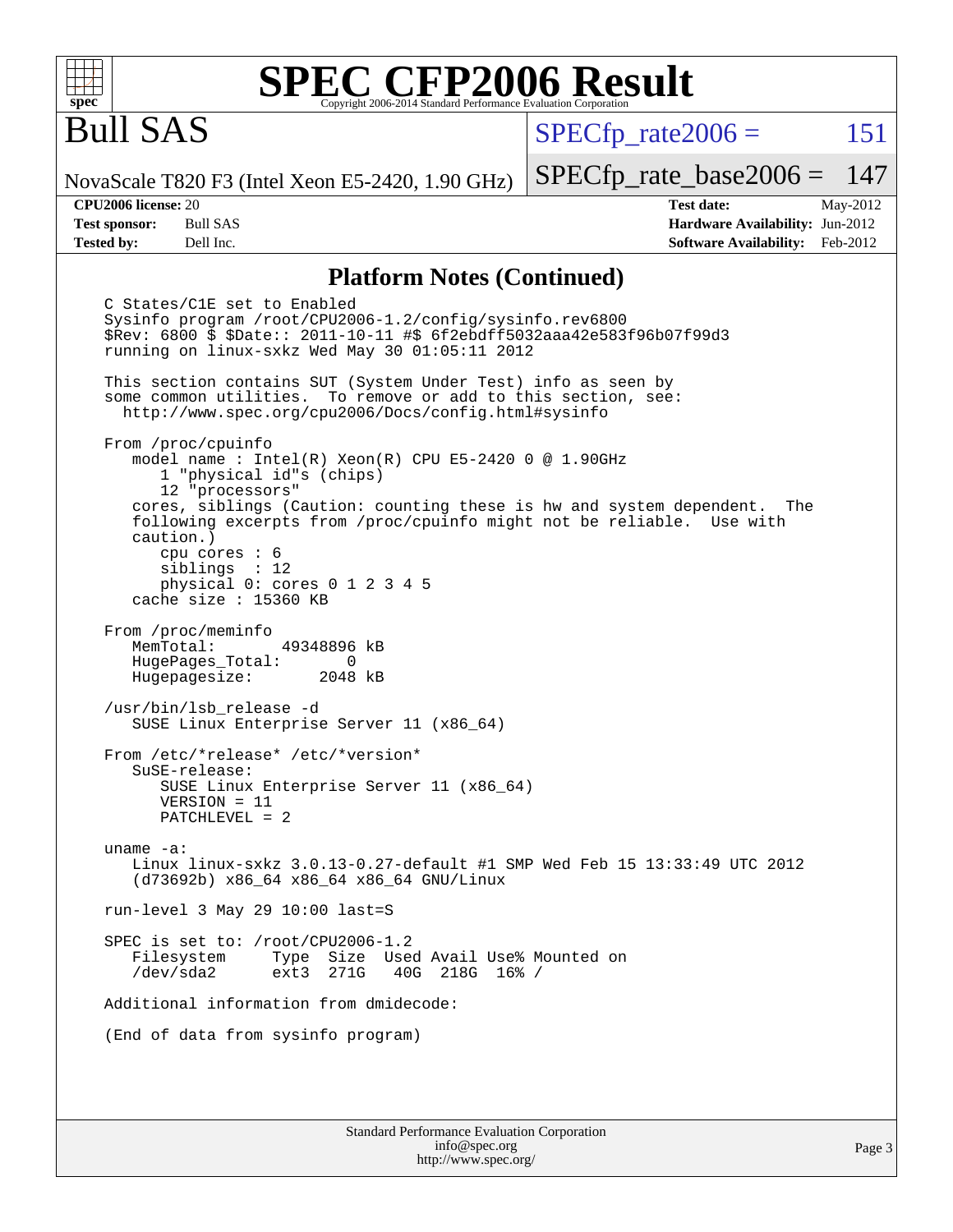| $\mathbf{Spec}^*$                                                                                                                                                                                                                                                                                                                                                                                                                                                                                                                                                              | Copyright 2006-2014 Standard Performance Evaluation Corporatio      | <b>SPEC CFP2006 Result</b>                                                                   |                      |
|--------------------------------------------------------------------------------------------------------------------------------------------------------------------------------------------------------------------------------------------------------------------------------------------------------------------------------------------------------------------------------------------------------------------------------------------------------------------------------------------------------------------------------------------------------------------------------|---------------------------------------------------------------------|----------------------------------------------------------------------------------------------|----------------------|
| <b>Bull SAS</b>                                                                                                                                                                                                                                                                                                                                                                                                                                                                                                                                                                |                                                                     | $SPECfp\_rate2006 =$                                                                         | 151                  |
| NovaScale T820 F3 (Intel Xeon E5-2420, 1.90 GHz)                                                                                                                                                                                                                                                                                                                                                                                                                                                                                                                               |                                                                     | $SPECfp\_rate\_base2006 =$                                                                   | 147                  |
| CPU <sub>2006</sub> license: 20<br><b>Test sponsor:</b><br><b>Bull SAS</b><br><b>Tested by:</b><br>Dell Inc.                                                                                                                                                                                                                                                                                                                                                                                                                                                                   |                                                                     | <b>Test date:</b><br><b>Hardware Availability: Jun-2012</b><br><b>Software Availability:</b> | May-2012<br>Feb-2012 |
|                                                                                                                                                                                                                                                                                                                                                                                                                                                                                                                                                                                | <b>General Notes</b>                                                |                                                                                              |                      |
| Environment variables set by runspec before the start of the run:<br>$LD_LIBRARY_PATH = "/root/CPU2006-1.2/libs/32://root/CPU2006-1.2/libs/64"$                                                                                                                                                                                                                                                                                                                                                                                                                                |                                                                     |                                                                                              |                      |
| Binaries compiled on a system with 1x Core i7-860 CPU + 8GB<br>memory using RHEL5.5<br>Transparent Huge Pages enabled with:<br>echo always > /sys/kernel/mm/transparent_hugepage/enabled<br>Filesystem page cache cleared with:<br>echo 1><br>/proc/sys/vm/drop_caches<br>runspec command invoked through numactl i.e.:<br>numactl --interleave=all runspec <etc><br/>The Dell PowerEdge T320 and<br/>the Bull NovaScale T820 F3 models are electronically equivalent.<br/>The results have been measured on a Dell PowerEdge T320 model</etc>                                 |                                                                     |                                                                                              |                      |
| C benchmarks:<br>icc<br>$-m64$<br>$C_{++}$ benchmarks:<br>icpc -m64<br>Fortran benchmarks:                                                                                                                                                                                                                                                                                                                                                                                                                                                                                     | <b>Base Compiler Invocation</b>                                     |                                                                                              |                      |
| ifort -m64                                                                                                                                                                                                                                                                                                                                                                                                                                                                                                                                                                     |                                                                     |                                                                                              |                      |
| Benchmarks using both Fortran and C:<br>$-m64$ ifort $-m64$<br>icc                                                                                                                                                                                                                                                                                                                                                                                                                                                                                                             |                                                                     |                                                                                              |                      |
|                                                                                                                                                                                                                                                                                                                                                                                                                                                                                                                                                                                | <b>Base Portability Flags</b>                                       |                                                                                              |                      |
| 410.bwaves: - DSPEC CPU LP64<br>416.gamess: -DSPEC CPU LP64<br>433.milc: - DSPEC_CPU_LP64<br>434.zeusmp: - DSPEC_CPU_LP64<br>435.gromacs: -DSPEC_CPU_LP64 -nofor_main<br>436.cactusADM: -DSPEC_CPU_LP64 -nofor_main<br>437.leslie3d: -DSPEC_CPU_LP64<br>444.namd: -DSPEC_CPU_LP64<br>447.dealII: -DSPEC_CPU_LP64<br>450.soplex: - DSPEC_CPU_LP64<br>453.povray: -DSPEC_CPU_LP64<br>454.calculix: -DSPEC_CPU_LP64<br>459.GemsFDTD: - DSPEC_CPU_LP64<br>465.tonto: -DSPEC_CPU_LP64<br>470.1bm: -DSPEC_CPU_LP64<br>481.wrf: -DSPEC_CPU_LP64 -DSPEC_CPU_CASE_FLAG -DSPEC_CPU_LINUX | -nofor main<br>Continued on next page                               |                                                                                              |                      |
|                                                                                                                                                                                                                                                                                                                                                                                                                                                                                                                                                                                | <b>Standard Performance Evaluation Corporation</b><br>info@spec.org |                                                                                              | Page 4               |
|                                                                                                                                                                                                                                                                                                                                                                                                                                                                                                                                                                                | http://www.spec.org/                                                |                                                                                              |                      |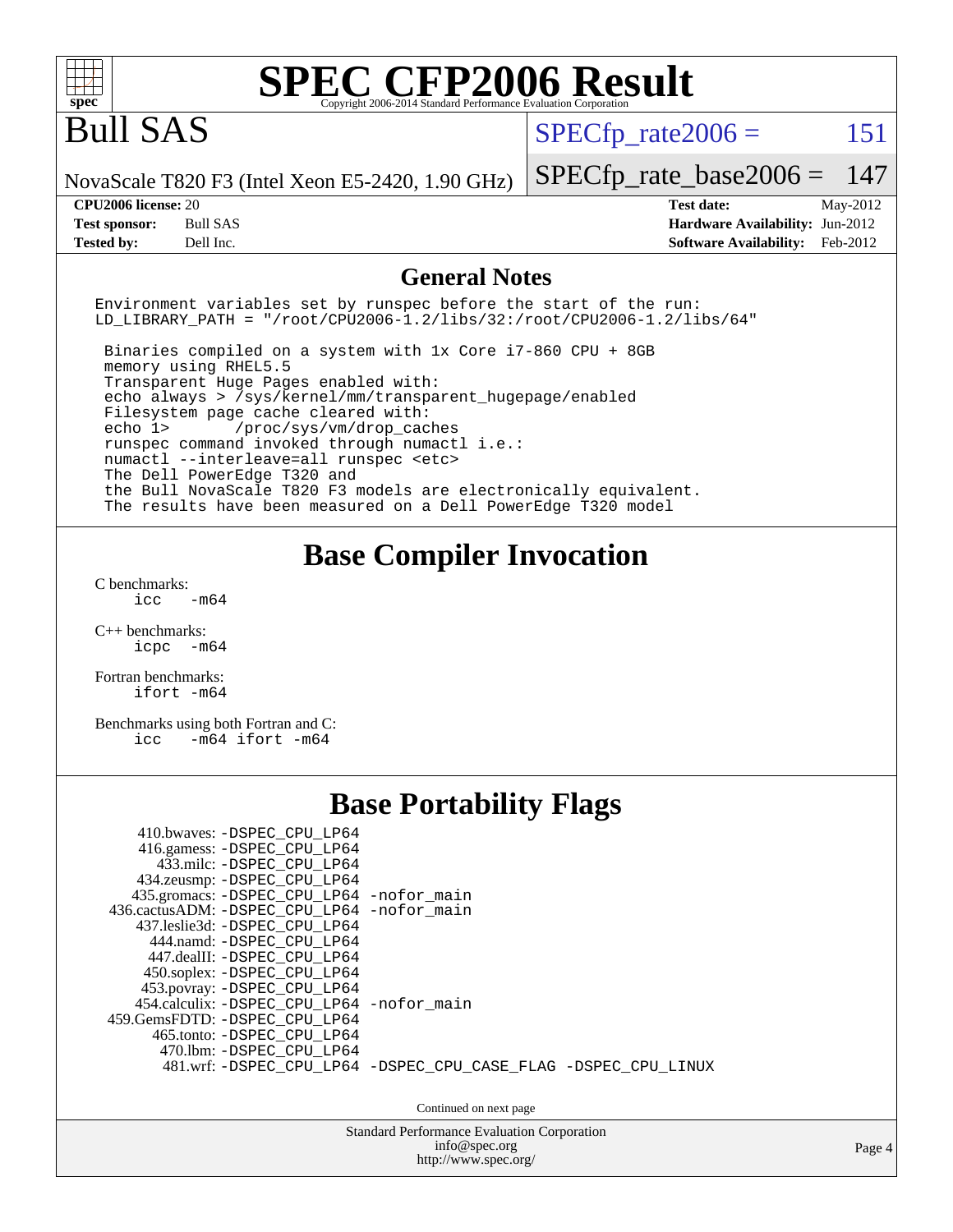

Bull SAS

 $SPECTp\_rate2006 = 151$ 

NovaScale T820 F3 (Intel Xeon E5-2420, 1.90 GHz)

[SPECfp\\_rate\\_base2006 =](http://www.spec.org/auto/cpu2006/Docs/result-fields.html#SPECfpratebase2006) 147

**[CPU2006 license:](http://www.spec.org/auto/cpu2006/Docs/result-fields.html#CPU2006license)** 20 **[Test date:](http://www.spec.org/auto/cpu2006/Docs/result-fields.html#Testdate)** May-2012 **[Test sponsor:](http://www.spec.org/auto/cpu2006/Docs/result-fields.html#Testsponsor)** Bull SAS **[Hardware Availability:](http://www.spec.org/auto/cpu2006/Docs/result-fields.html#HardwareAvailability)** Jun-2012 **[Tested by:](http://www.spec.org/auto/cpu2006/Docs/result-fields.html#Testedby)** Dell Inc. **[Software Availability:](http://www.spec.org/auto/cpu2006/Docs/result-fields.html#SoftwareAvailability)** Feb-2012

## **[Base Portability Flags \(Continued\)](http://www.spec.org/auto/cpu2006/Docs/result-fields.html#BasePortabilityFlags)**

482.sphinx3: [-DSPEC\\_CPU\\_LP64](http://www.spec.org/cpu2006/results/res2012q3/cpu2006-20120703-23409.flags.html#suite_basePORTABILITY482_sphinx3_DSPEC_CPU_LP64)

## **[Base Optimization Flags](http://www.spec.org/auto/cpu2006/Docs/result-fields.html#BaseOptimizationFlags)**

[C benchmarks](http://www.spec.org/auto/cpu2006/Docs/result-fields.html#Cbenchmarks):

[-xAVX](http://www.spec.org/cpu2006/results/res2012q3/cpu2006-20120703-23409.flags.html#user_CCbase_f-xAVX) [-ipo](http://www.spec.org/cpu2006/results/res2012q3/cpu2006-20120703-23409.flags.html#user_CCbase_f-ipo) [-O3](http://www.spec.org/cpu2006/results/res2012q3/cpu2006-20120703-23409.flags.html#user_CCbase_f-O3) [-no-prec-div](http://www.spec.org/cpu2006/results/res2012q3/cpu2006-20120703-23409.flags.html#user_CCbase_f-no-prec-div) [-static](http://www.spec.org/cpu2006/results/res2012q3/cpu2006-20120703-23409.flags.html#user_CCbase_f-static) [-opt-prefetch](http://www.spec.org/cpu2006/results/res2012q3/cpu2006-20120703-23409.flags.html#user_CCbase_f-opt-prefetch) [-auto-p32](http://www.spec.org/cpu2006/results/res2012q3/cpu2006-20120703-23409.flags.html#user_CCbase_f-auto-p32) [-ansi-alias](http://www.spec.org/cpu2006/results/res2012q3/cpu2006-20120703-23409.flags.html#user_CCbase_f-ansi-alias) [-opt-mem-layout-trans=3](http://www.spec.org/cpu2006/results/res2012q3/cpu2006-20120703-23409.flags.html#user_CCbase_f-opt-mem-layout-trans_a7b82ad4bd7abf52556d4961a2ae94d5)

[C++ benchmarks:](http://www.spec.org/auto/cpu2006/Docs/result-fields.html#CXXbenchmarks)

[-xAVX](http://www.spec.org/cpu2006/results/res2012q3/cpu2006-20120703-23409.flags.html#user_CXXbase_f-xAVX) [-ipo](http://www.spec.org/cpu2006/results/res2012q3/cpu2006-20120703-23409.flags.html#user_CXXbase_f-ipo) [-O3](http://www.spec.org/cpu2006/results/res2012q3/cpu2006-20120703-23409.flags.html#user_CXXbase_f-O3) [-no-prec-div](http://www.spec.org/cpu2006/results/res2012q3/cpu2006-20120703-23409.flags.html#user_CXXbase_f-no-prec-div) [-static](http://www.spec.org/cpu2006/results/res2012q3/cpu2006-20120703-23409.flags.html#user_CXXbase_f-static) [-opt-prefetch](http://www.spec.org/cpu2006/results/res2012q3/cpu2006-20120703-23409.flags.html#user_CXXbase_f-opt-prefetch) [-auto-p32](http://www.spec.org/cpu2006/results/res2012q3/cpu2006-20120703-23409.flags.html#user_CXXbase_f-auto-p32) [-ansi-alias](http://www.spec.org/cpu2006/results/res2012q3/cpu2006-20120703-23409.flags.html#user_CXXbase_f-ansi-alias) [-opt-mem-layout-trans=3](http://www.spec.org/cpu2006/results/res2012q3/cpu2006-20120703-23409.flags.html#user_CXXbase_f-opt-mem-layout-trans_a7b82ad4bd7abf52556d4961a2ae94d5)

[Fortran benchmarks](http://www.spec.org/auto/cpu2006/Docs/result-fields.html#Fortranbenchmarks):

[-xAVX](http://www.spec.org/cpu2006/results/res2012q3/cpu2006-20120703-23409.flags.html#user_FCbase_f-xAVX) [-ipo](http://www.spec.org/cpu2006/results/res2012q3/cpu2006-20120703-23409.flags.html#user_FCbase_f-ipo) [-O3](http://www.spec.org/cpu2006/results/res2012q3/cpu2006-20120703-23409.flags.html#user_FCbase_f-O3) [-no-prec-div](http://www.spec.org/cpu2006/results/res2012q3/cpu2006-20120703-23409.flags.html#user_FCbase_f-no-prec-div) [-static](http://www.spec.org/cpu2006/results/res2012q3/cpu2006-20120703-23409.flags.html#user_FCbase_f-static) [-opt-prefetch](http://www.spec.org/cpu2006/results/res2012q3/cpu2006-20120703-23409.flags.html#user_FCbase_f-opt-prefetch)

[Benchmarks using both Fortran and C](http://www.spec.org/auto/cpu2006/Docs/result-fields.html#BenchmarksusingbothFortranandC):

[-xAVX](http://www.spec.org/cpu2006/results/res2012q3/cpu2006-20120703-23409.flags.html#user_CC_FCbase_f-xAVX) [-ipo](http://www.spec.org/cpu2006/results/res2012q3/cpu2006-20120703-23409.flags.html#user_CC_FCbase_f-ipo) [-O3](http://www.spec.org/cpu2006/results/res2012q3/cpu2006-20120703-23409.flags.html#user_CC_FCbase_f-O3) [-no-prec-div](http://www.spec.org/cpu2006/results/res2012q3/cpu2006-20120703-23409.flags.html#user_CC_FCbase_f-no-prec-div) [-static](http://www.spec.org/cpu2006/results/res2012q3/cpu2006-20120703-23409.flags.html#user_CC_FCbase_f-static) [-opt-prefetch](http://www.spec.org/cpu2006/results/res2012q3/cpu2006-20120703-23409.flags.html#user_CC_FCbase_f-opt-prefetch) [-auto-p32](http://www.spec.org/cpu2006/results/res2012q3/cpu2006-20120703-23409.flags.html#user_CC_FCbase_f-auto-p32) [-ansi-alias](http://www.spec.org/cpu2006/results/res2012q3/cpu2006-20120703-23409.flags.html#user_CC_FCbase_f-ansi-alias) [-opt-mem-layout-trans=3](http://www.spec.org/cpu2006/results/res2012q3/cpu2006-20120703-23409.flags.html#user_CC_FCbase_f-opt-mem-layout-trans_a7b82ad4bd7abf52556d4961a2ae94d5)

#### **[Peak Compiler Invocation](http://www.spec.org/auto/cpu2006/Docs/result-fields.html#PeakCompilerInvocation)**

[C benchmarks](http://www.spec.org/auto/cpu2006/Docs/result-fields.html#Cbenchmarks):  $\text{icc}$   $-\text{m64}$ 

[C++ benchmarks \(except as noted below\):](http://www.spec.org/auto/cpu2006/Docs/result-fields.html#CXXbenchmarksexceptasnotedbelow) [icpc -m64](http://www.spec.org/cpu2006/results/res2012q3/cpu2006-20120703-23409.flags.html#user_CXXpeak_intel_icpc_64bit_bedb90c1146cab66620883ef4f41a67e)

450.soplex: [icpc -m32](http://www.spec.org/cpu2006/results/res2012q3/cpu2006-20120703-23409.flags.html#user_peakCXXLD450_soplex_intel_icpc_4e5a5ef1a53fd332b3c49e69c3330699)

[Fortran benchmarks](http://www.spec.org/auto/cpu2006/Docs/result-fields.html#Fortranbenchmarks): [ifort -m64](http://www.spec.org/cpu2006/results/res2012q3/cpu2006-20120703-23409.flags.html#user_FCpeak_intel_ifort_64bit_ee9d0fb25645d0210d97eb0527dcc06e)

[Benchmarks using both Fortran and C](http://www.spec.org/auto/cpu2006/Docs/result-fields.html#BenchmarksusingbothFortranandC): [icc -m64](http://www.spec.org/cpu2006/results/res2012q3/cpu2006-20120703-23409.flags.html#user_CC_FCpeak_intel_icc_64bit_0b7121f5ab7cfabee23d88897260401c) [ifort -m64](http://www.spec.org/cpu2006/results/res2012q3/cpu2006-20120703-23409.flags.html#user_CC_FCpeak_intel_ifort_64bit_ee9d0fb25645d0210d97eb0527dcc06e)

#### **[Peak Portability Flags](http://www.spec.org/auto/cpu2006/Docs/result-fields.html#PeakPortabilityFlags)**

 410.bwaves: [-DSPEC\\_CPU\\_LP64](http://www.spec.org/cpu2006/results/res2012q3/cpu2006-20120703-23409.flags.html#suite_peakPORTABILITY410_bwaves_DSPEC_CPU_LP64) 416.gamess: [-DSPEC\\_CPU\\_LP64](http://www.spec.org/cpu2006/results/res2012q3/cpu2006-20120703-23409.flags.html#suite_peakPORTABILITY416_gamess_DSPEC_CPU_LP64) 433.milc: [-DSPEC\\_CPU\\_LP64](http://www.spec.org/cpu2006/results/res2012q3/cpu2006-20120703-23409.flags.html#suite_peakPORTABILITY433_milc_DSPEC_CPU_LP64) 434.zeusmp: [-DSPEC\\_CPU\\_LP64](http://www.spec.org/cpu2006/results/res2012q3/cpu2006-20120703-23409.flags.html#suite_peakPORTABILITY434_zeusmp_DSPEC_CPU_LP64) 435.gromacs: [-DSPEC\\_CPU\\_LP64](http://www.spec.org/cpu2006/results/res2012q3/cpu2006-20120703-23409.flags.html#suite_peakPORTABILITY435_gromacs_DSPEC_CPU_LP64) [-nofor\\_main](http://www.spec.org/cpu2006/results/res2012q3/cpu2006-20120703-23409.flags.html#user_peakLDPORTABILITY435_gromacs_f-nofor_main) 436.cactusADM: [-DSPEC\\_CPU\\_LP64](http://www.spec.org/cpu2006/results/res2012q3/cpu2006-20120703-23409.flags.html#suite_peakPORTABILITY436_cactusADM_DSPEC_CPU_LP64) [-nofor\\_main](http://www.spec.org/cpu2006/results/res2012q3/cpu2006-20120703-23409.flags.html#user_peakLDPORTABILITY436_cactusADM_f-nofor_main)

Continued on next page

Standard Performance Evaluation Corporation [info@spec.org](mailto:info@spec.org) <http://www.spec.org/>

Page 5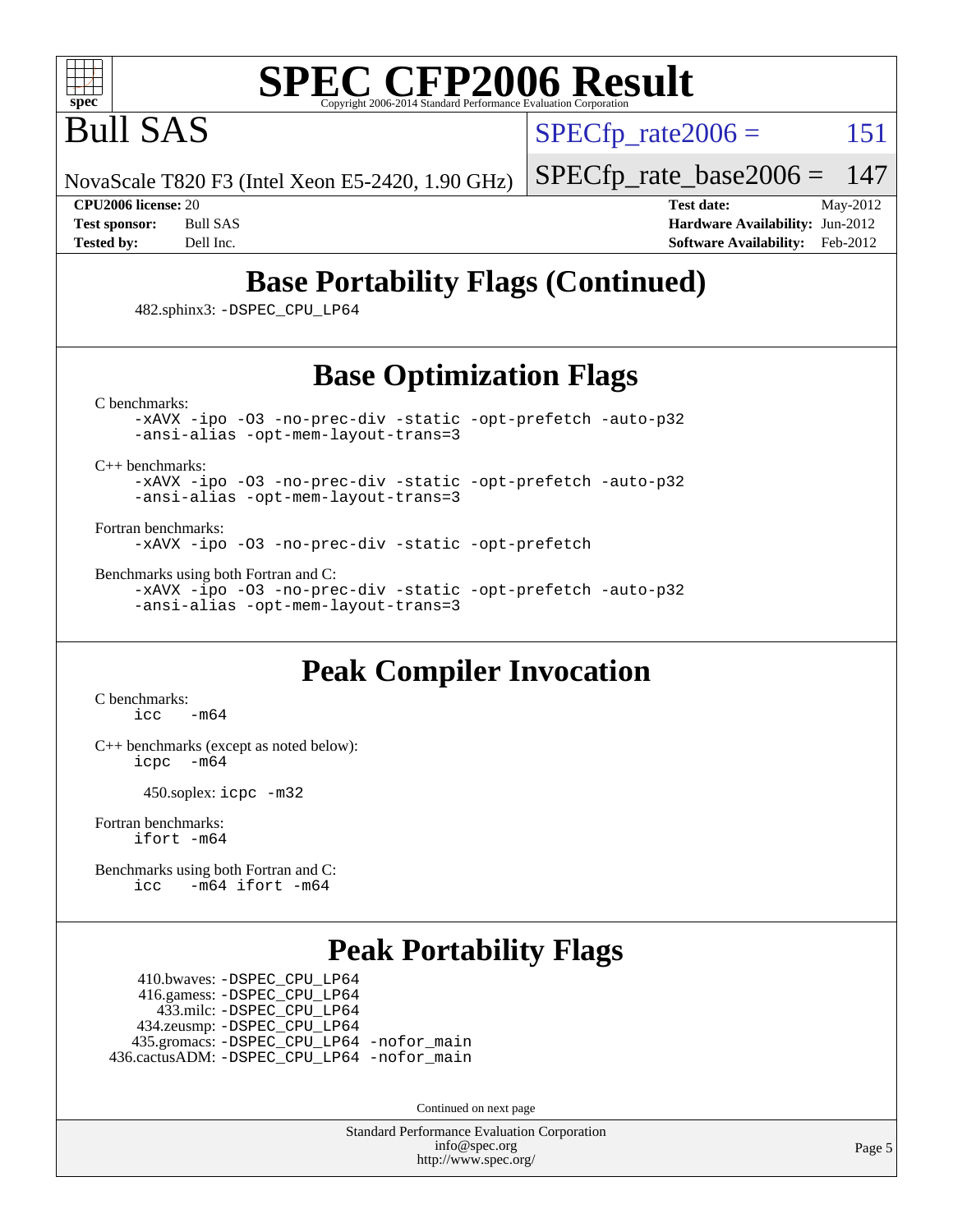

Bull SAS

 $SPECTp\_rate2006 = 151$ 

NovaScale T820 F3 (Intel Xeon E5-2420, 1.90 GHz)

[SPECfp\\_rate\\_base2006 =](http://www.spec.org/auto/cpu2006/Docs/result-fields.html#SPECfpratebase2006) 147

| Test sponsor: | Bull SAS  |
|---------------|-----------|
| Tested by:    | Dell Inc. |

**[CPU2006 license:](http://www.spec.org/auto/cpu2006/Docs/result-fields.html#CPU2006license)** 20 **[Test date:](http://www.spec.org/auto/cpu2006/Docs/result-fields.html#Testdate)** May-2012 **[Hardware Availability:](http://www.spec.org/auto/cpu2006/Docs/result-fields.html#HardwareAvailability)** Jun-2012 **[Software Availability:](http://www.spec.org/auto/cpu2006/Docs/result-fields.html#SoftwareAvailability)** Feb-2012

### **[Peak Portability Flags \(Continued\)](http://www.spec.org/auto/cpu2006/Docs/result-fields.html#PeakPortabilityFlags)**

| 437.leslie3d: -DSPEC CPU LP64               |                                                                |
|---------------------------------------------|----------------------------------------------------------------|
| 444.namd: - DSPEC CPU LP64                  |                                                                |
| 447.dealII: -DSPEC CPU LP64                 |                                                                |
| 453.povray: -DSPEC_CPU_LP64                 |                                                                |
| 454.calculix: - DSPEC CPU LP64 - nofor main |                                                                |
| 459. GemsFDTD: - DSPEC CPU LP64             |                                                                |
| 465.tonto: - DSPEC CPU LP64                 |                                                                |
| 470.1bm: - DSPEC CPU LP64                   |                                                                |
|                                             | 481.wrf: -DSPEC CPU_LP64 -DSPEC_CPU_CASE_FLAG -DSPEC_CPU_LINUX |
| 482.sphinx3: -DSPEC_CPU_LP64                |                                                                |
|                                             |                                                                |

#### **[Peak Optimization Flags](http://www.spec.org/auto/cpu2006/Docs/result-fields.html#PeakOptimizationFlags)**

```
C benchmarks:
```

```
433.milc: -xAVX(pass 2) -prof-gen(pass 1) -pipo(pass 2) -03(pass 2)
        -no-prec-div(pass 2) -prof-use(pass 2) -static -auto-ilp32
        -opt-mem-layout-trans=3
```

```
470.lbm: basepeak = yes
```
482.sphinx3: basepeak = yes

```
C++ benchmarks:
```

```
444.namd: -xAVX(pass 2)-prof-gen-ipo-O3(pass 2)
       -no-prec-div(pass 2) -prof-use(pass 2) -fno-alias
       -auto-ilp32
```
447.dealII: basepeak = yes

 450.soplex: [-xAVX](http://www.spec.org/cpu2006/results/res2012q3/cpu2006-20120703-23409.flags.html#user_peakPASS2_CXXFLAGSPASS2_LDFLAGS450_soplex_f-xAVX)(pass 2) [-prof-gen](http://www.spec.org/cpu2006/results/res2012q3/cpu2006-20120703-23409.flags.html#user_peakPASS1_CXXFLAGSPASS1_LDFLAGS450_soplex_prof_gen_e43856698f6ca7b7e442dfd80e94a8fc)(pass 1) [-ipo](http://www.spec.org/cpu2006/results/res2012q3/cpu2006-20120703-23409.flags.html#user_peakPASS2_CXXFLAGSPASS2_LDFLAGS450_soplex_f-ipo)(pass 2) [-O3](http://www.spec.org/cpu2006/results/res2012q3/cpu2006-20120703-23409.flags.html#user_peakPASS2_CXXFLAGSPASS2_LDFLAGS450_soplex_f-O3)(pass 2) [-no-prec-div](http://www.spec.org/cpu2006/results/res2012q3/cpu2006-20120703-23409.flags.html#user_peakPASS2_CXXFLAGSPASS2_LDFLAGS450_soplex_f-no-prec-div)(pass 2) [-prof-use](http://www.spec.org/cpu2006/results/res2012q3/cpu2006-20120703-23409.flags.html#user_peakPASS2_CXXFLAGSPASS2_LDFLAGS450_soplex_prof_use_bccf7792157ff70d64e32fe3e1250b55)(pass 2) [-opt-malloc-options=3](http://www.spec.org/cpu2006/results/res2012q3/cpu2006-20120703-23409.flags.html#user_peakOPTIMIZE450_soplex_f-opt-malloc-options_13ab9b803cf986b4ee62f0a5998c2238)

 453.povray: [-xAVX](http://www.spec.org/cpu2006/results/res2012q3/cpu2006-20120703-23409.flags.html#user_peakPASS2_CXXFLAGSPASS2_LDFLAGS453_povray_f-xAVX)(pass 2) [-prof-gen](http://www.spec.org/cpu2006/results/res2012q3/cpu2006-20120703-23409.flags.html#user_peakPASS1_CXXFLAGSPASS1_LDFLAGS453_povray_prof_gen_e43856698f6ca7b7e442dfd80e94a8fc)(pass 1) [-ipo](http://www.spec.org/cpu2006/results/res2012q3/cpu2006-20120703-23409.flags.html#user_peakPASS2_CXXFLAGSPASS2_LDFLAGS453_povray_f-ipo)(pass 2) [-O3](http://www.spec.org/cpu2006/results/res2012q3/cpu2006-20120703-23409.flags.html#user_peakPASS2_CXXFLAGSPASS2_LDFLAGS453_povray_f-O3)(pass 2) [-no-prec-div](http://www.spec.org/cpu2006/results/res2012q3/cpu2006-20120703-23409.flags.html#user_peakPASS2_CXXFLAGSPASS2_LDFLAGS453_povray_f-no-prec-div)(pass 2) [-prof-use](http://www.spec.org/cpu2006/results/res2012q3/cpu2006-20120703-23409.flags.html#user_peakPASS2_CXXFLAGSPASS2_LDFLAGS453_povray_prof_use_bccf7792157ff70d64e32fe3e1250b55)(pass 2) [-unroll4](http://www.spec.org/cpu2006/results/res2012q3/cpu2006-20120703-23409.flags.html#user_peakCXXOPTIMIZE453_povray_f-unroll_4e5e4ed65b7fd20bdcd365bec371b81f) [-ansi-alias](http://www.spec.org/cpu2006/results/res2012q3/cpu2006-20120703-23409.flags.html#user_peakCXXOPTIMIZE453_povray_f-ansi-alias)

[Fortran benchmarks](http://www.spec.org/auto/cpu2006/Docs/result-fields.html#Fortranbenchmarks):

```
 410.bwaves: -xAVX(pass 2) -prof-gen(pass 1) -ipo(pass 2) -O3(pass 2)
          -no-prec-div(pass 2) -prof-use(pass 2) -static
```

```
 416.gamess: -xAVX(pass 2) -prof-gen(pass 1) -ipo(pass 2) -O3(pass 2)
          -no-prec-div(pass 2) -prof-use(pass 2) -unroll2
          -inline-level=0 -scalar-rep- -static
```
434.zeusmp: basepeak = yes

Continued on next page

```
Standard Performance Evaluation Corporation
             info@spec.org
           http://www.spec.org/
```